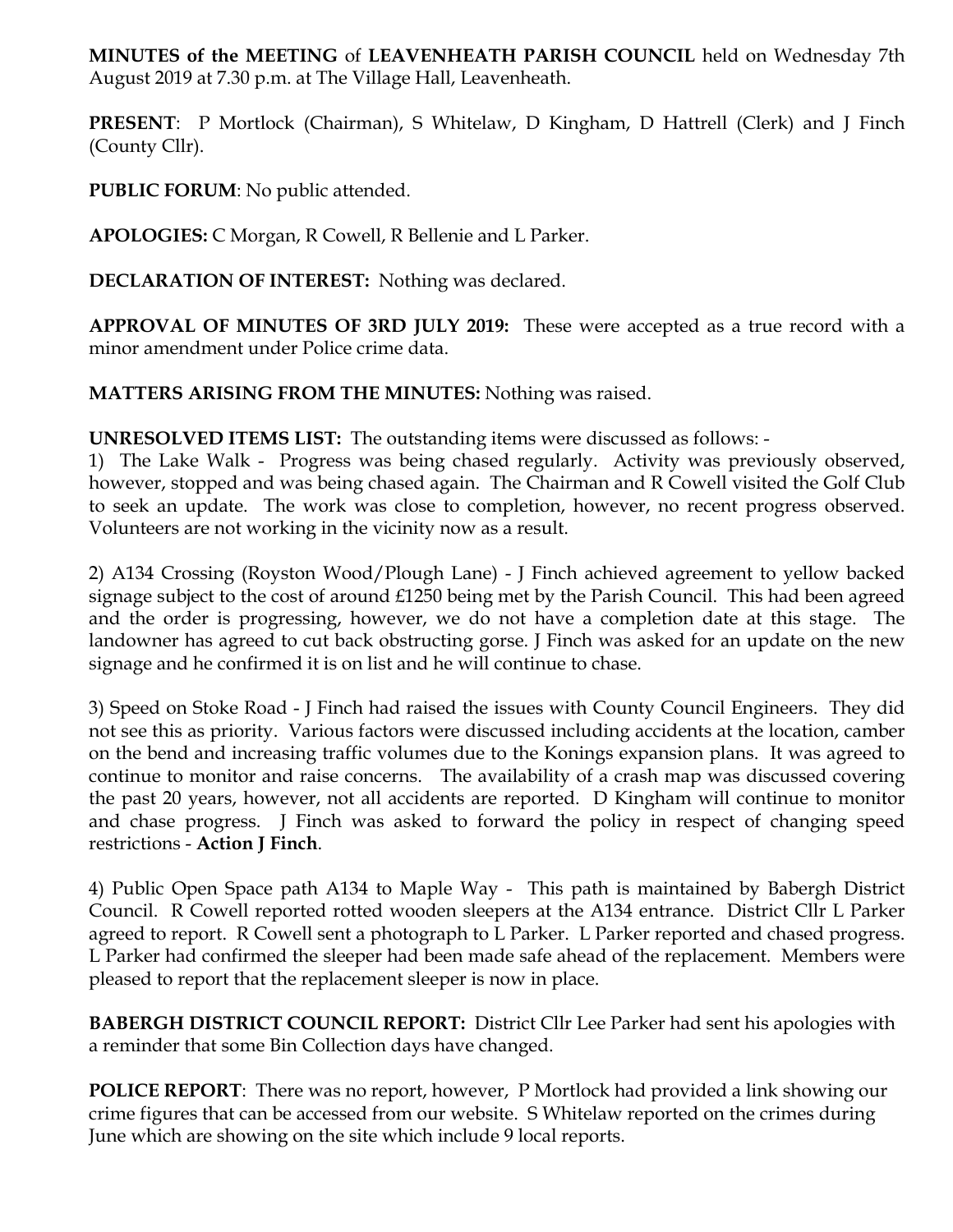**SUFFOLK COUNTY COUNCIL REPORT:** County Cllr J Finch attended and reported on improvements to St Peter's Wharf - Ipswich, the 13 winners of the Suffolk's Creating the Greenest County awards were announced with one being a strawberry grower from Lindsey, the Red House Residential Home in Sudbury crowned the 2019 Suffolk Care Home Olympics Champions and Cllr Finch had walked four legs of his sponsored walk along the Stour Valley Path. S Whitelaw questioned J Finch on how Leavenheath could become Greener with reference to the Greenest County awards. He felt the work on the footpaths may merit consideration for future years.

**NEIGHBOURHOOD PLANNING/ HOUSING NEEDS SURVEY:** D Kingham reported on another successful meeting where the Housing Needs Survey draft was shared. Grants are being looked into. A website is being managed by one of the Committee. The suggestion was that a Consultant was instructed at an early stage. Costs are being considered. It was agreed to add an **Agenda item** to the **September Parish Council Meeting** of consideration of the **cost of** the **Housing Needs Survey** as it would be good to press ahead before the grants are secured - **Action Clerk**. The Clerk explained she will work on a Terms of Reference as the finances would remain in the Parish Council's Control - **Action Clerk**. An update was received from the Lady Anne Windsor Charity regarding their plans for almshouses on the Plough Lane site. It was agreed to invite a representative along to the next Neighbourhood Planning Meeting - **Action Chairman**. The Housing Needs Survey is important to this scheme continuing.

**CORRESPONDENCE:** On-going correspondence was discussed and an application for a grant towards the Church Roof was to be made. It was agreed to include as an Agenda item for the September Meeting - **Action Clerk.** 

**HIGHWAYS**: **including SELF HELP:** The Parish Council have yet to scrutinize the SELF HELP criteria, however, it was felt the Footpath work by volunteers fell within this category. J Finch had a meeting the following day with the owner of the orchard field to the right when you exit the High Road onto the A134. He agreed to politely ask them to cut back the hedge obstructing vision at that junction - **Action J Finch**. The Chairman has followed up work by the County Council Contractor on a Village Green footpath which resulted in a stump being removed and ignoring other work required in the vicinity.

**FINANCE:** The Bank Balances as at 7th August are £34874.20 in the Community Account and £15453.83 in the Rate Reward Account making a total of £50328.03. On-line payment access has now been given to Sally Whitelaw, Rachel Bellenie and the Clerk. This was successfully used last month for the approved payments. It was agreed for S Whitelaw to authorise this month.

## **The following were authorised for payment: -**

| Funds Transfer | 546.30 | Glasdon                                 | Dog Bins                  |
|----------------|--------|-----------------------------------------|---------------------------|
| Funds Transfer | 428.10 | D K Hattrell                            | Clerk's Salary            |
| Funds Transfer | 100.40 | Inland Revenue Only                     | <b>Clerk's Deductions</b> |
| Funds Transfer | 169.13 | <b>SCC Pension ACC</b>                  | Clerk's Pension           |
| Funds Transfer | 319.20 | Tree & Lawn                             | V Green Maintenance       |
| Funds Transfer | 225.60 | SALC                                    | Internal Audit            |
| Funds Transfer | 107.78 | Babergh District Council Election Costs |                           |
| Funds Transfer | 38.40  | SALC                                    | Training                  |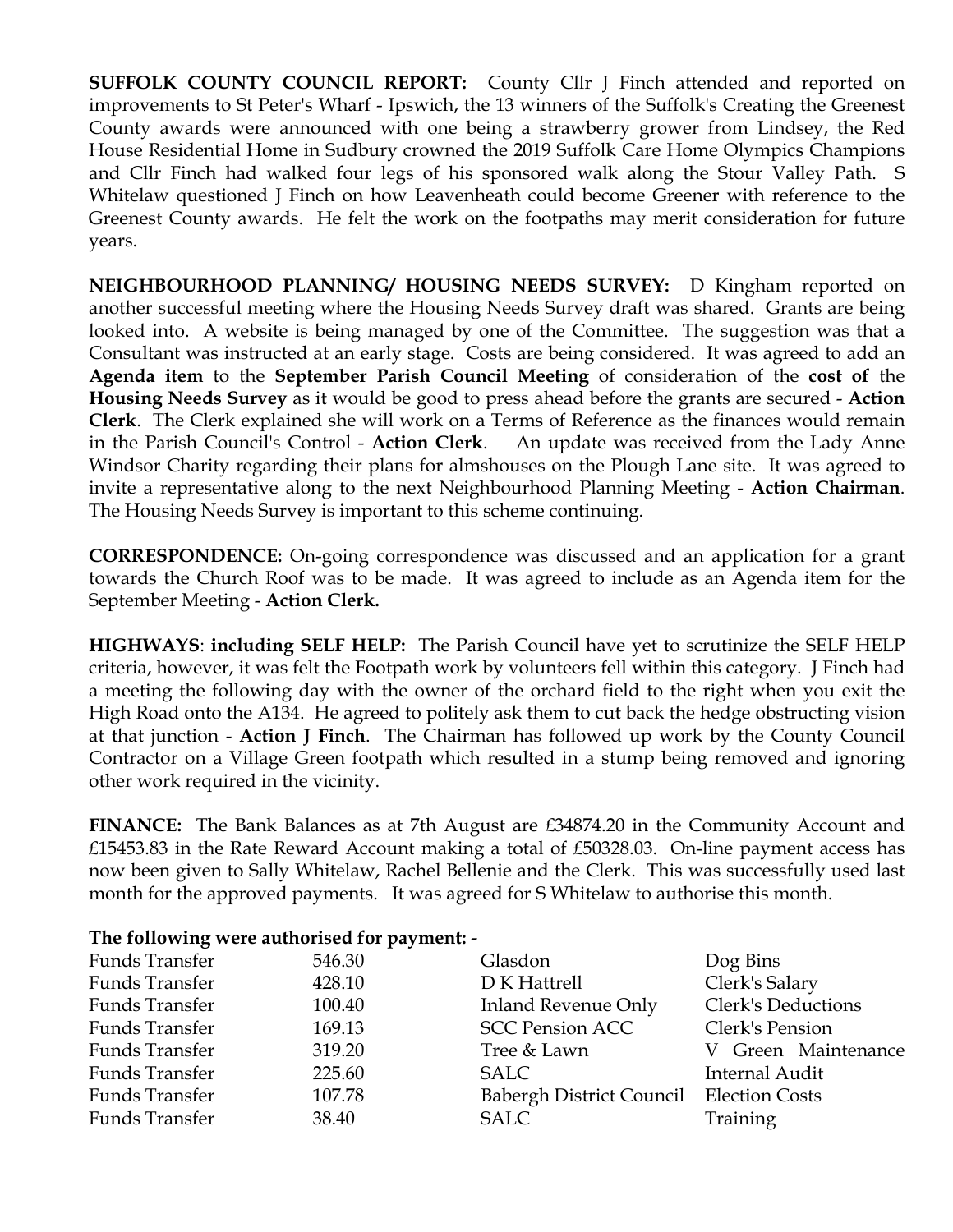## **Total £1943.91**

**REPORTS FROM ORGANISATIONS AND REPRESENTATIVES :** Reports were given from the Village Green, Village Hall and on Community Woodland. The Village Hall will consider whether they agree to a secure post box being provided on the outside of their premises for the return of the Housing Needs Surveys - **Action Village Hall**. Another one would be available at the pub. D Kingham will research the cost of secure outside post boxes - **Action D Kingham**. The Village Green are arranging for fencing to be repaired ahead of painting by the Community Payback Scheme. The Playground fundraising is being planned. Under Community Woodland, the safety of some trees are being monitored in liaison with the owners. At the Village Hall, film nights continue to be well received and minor maintenance items are being resolved.

## **IDEAS TO IMPROVE THE VILLAGE**: Nothing was raised.

**REPORTS AND QUESTIONS FROM CHAIRMAN AND MEMBERS**: The Chairman will assist Councillors to install the new dog bins. The Clerk is to drop the High Road noticeboard keys to the Chairman as one side will not unlock - **Action Clerk/Chairman**. The Clerk will search out any old Village Hall records to pass to S Whitelaw in September - **Action Clerk.**

The meeting closed at **9.06 p.m**.

**Planning Meeting on 7th August 2019**

*The following decisions was advised from the Planning Authority:-*